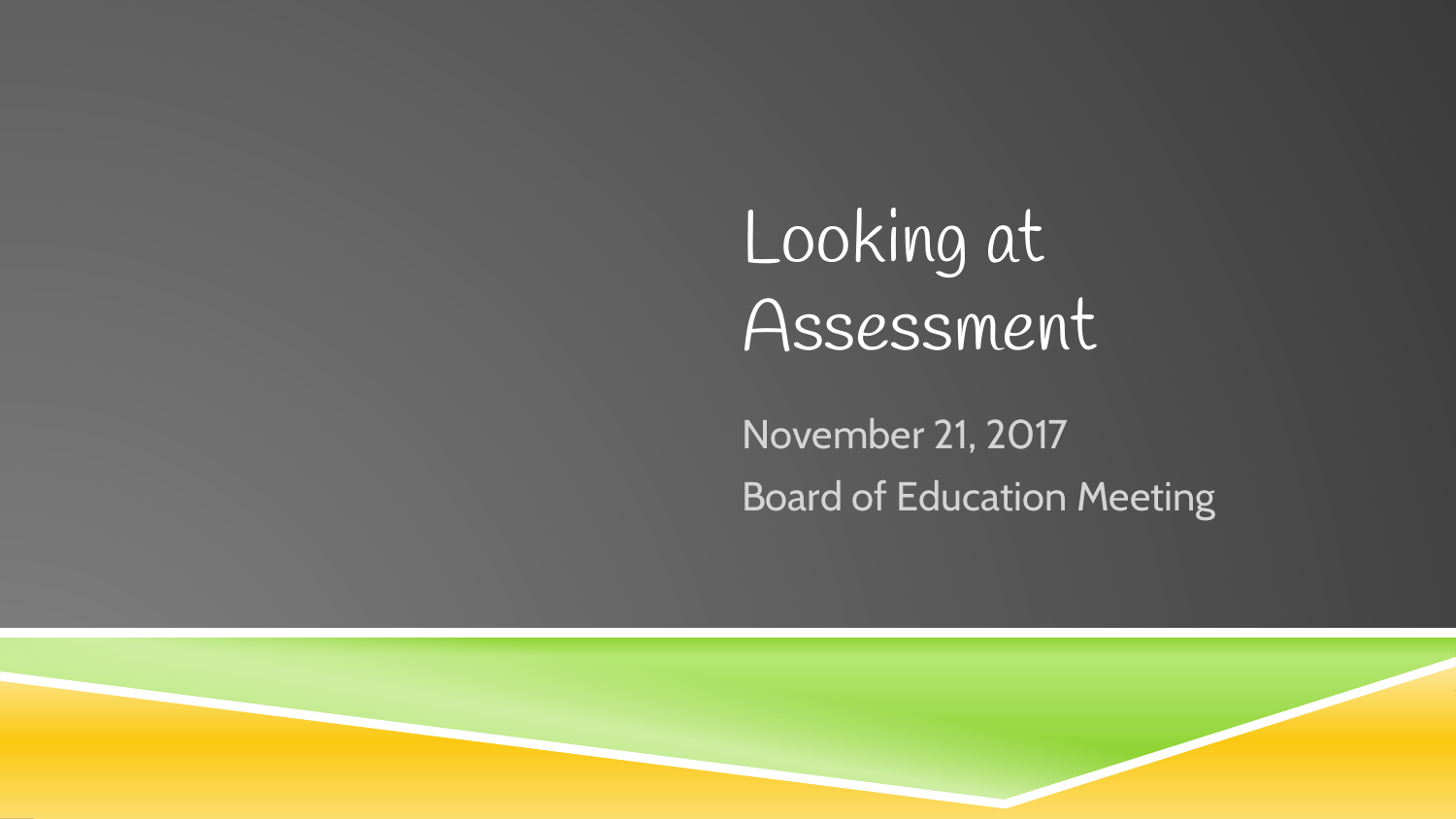Goal: To deepen the BOE and community's understanding of the various types of assessment, how assessment informs instruction and current data sets used and/or being developed.

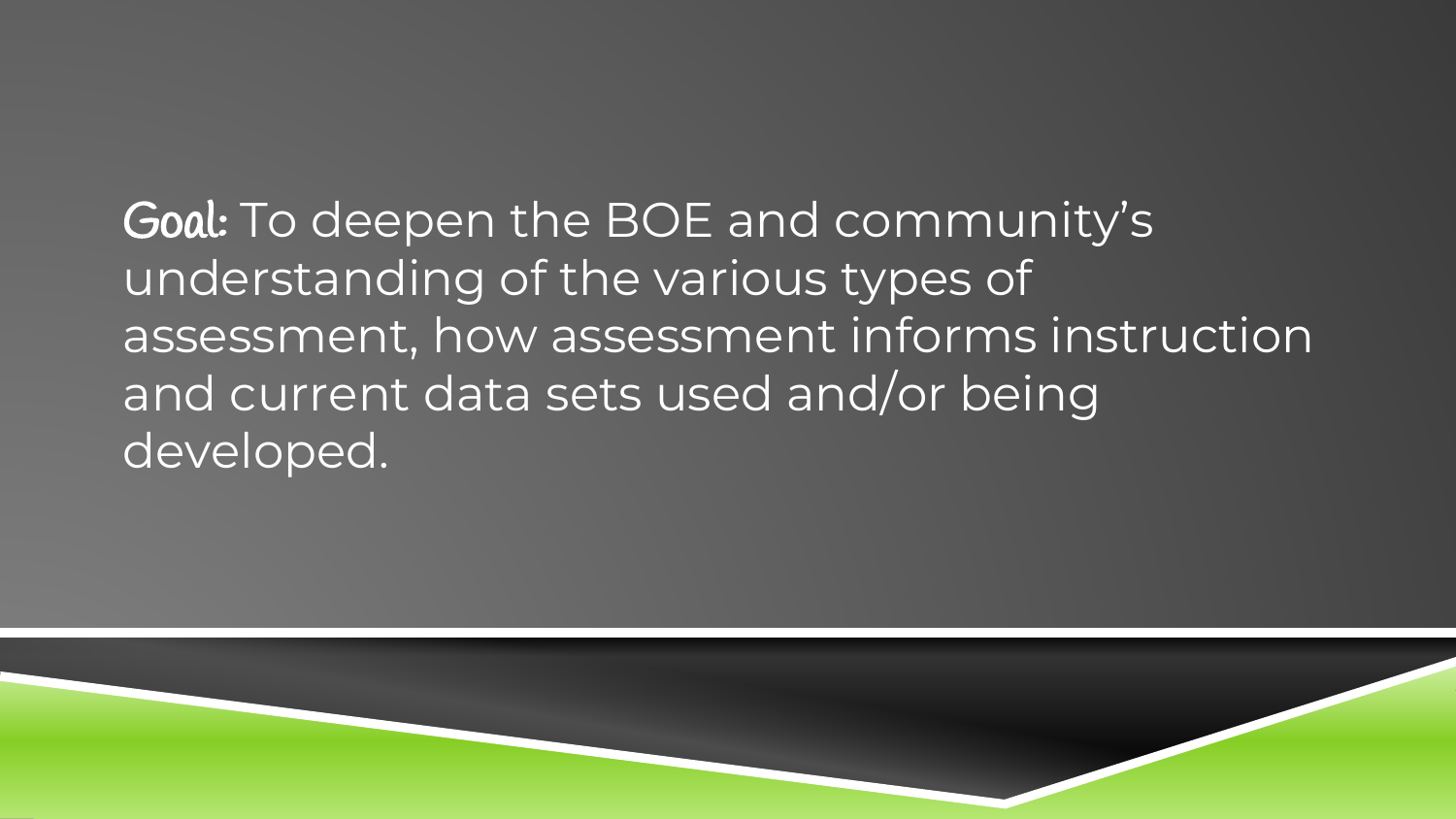## Goal for Assessment - Develop a balanced assessment system that measures students' content knowledge, skills,

Irvington UFSD is working towards developing a balanced assessment system based on instructional goals that assesses knowledge, skill and thinking; that is standards and performance based and measures learning through both qualitative and quantitative data; is examined both horizontally and longitudinally based on common criteria and assessments.

Assessments will be varied in design, purpose and differentiated to ensure expectations for metacognition, meaning-making and transfer.

Expectations for this system include accurate assessment of students' knowledge, skill and thinking, that reflects a method for evaluation of efficacy of practices to meet our goals including high levels of student engagement.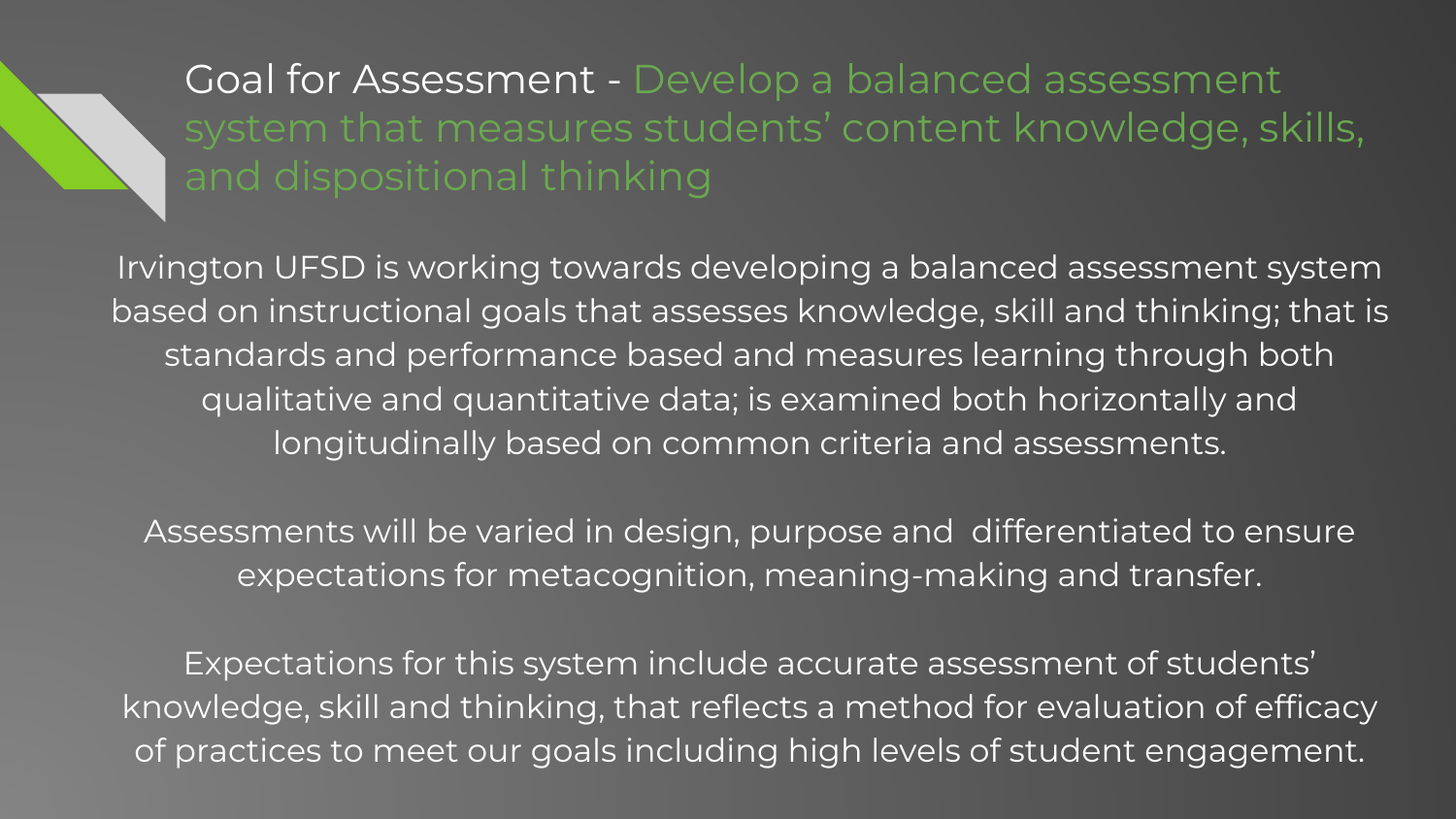#### Assessments

Effective assessments give students feedback on how well they understand information, as well as areas for improvement, while also informing a teacher's planning and instructional design.

Assessment becomes even more relevant when students become involved in their own assessment. Students who take an active role in developing the scoring criteria, self-evaluation and goal setting, more readily accept that the assessment is adequately measuring the learning.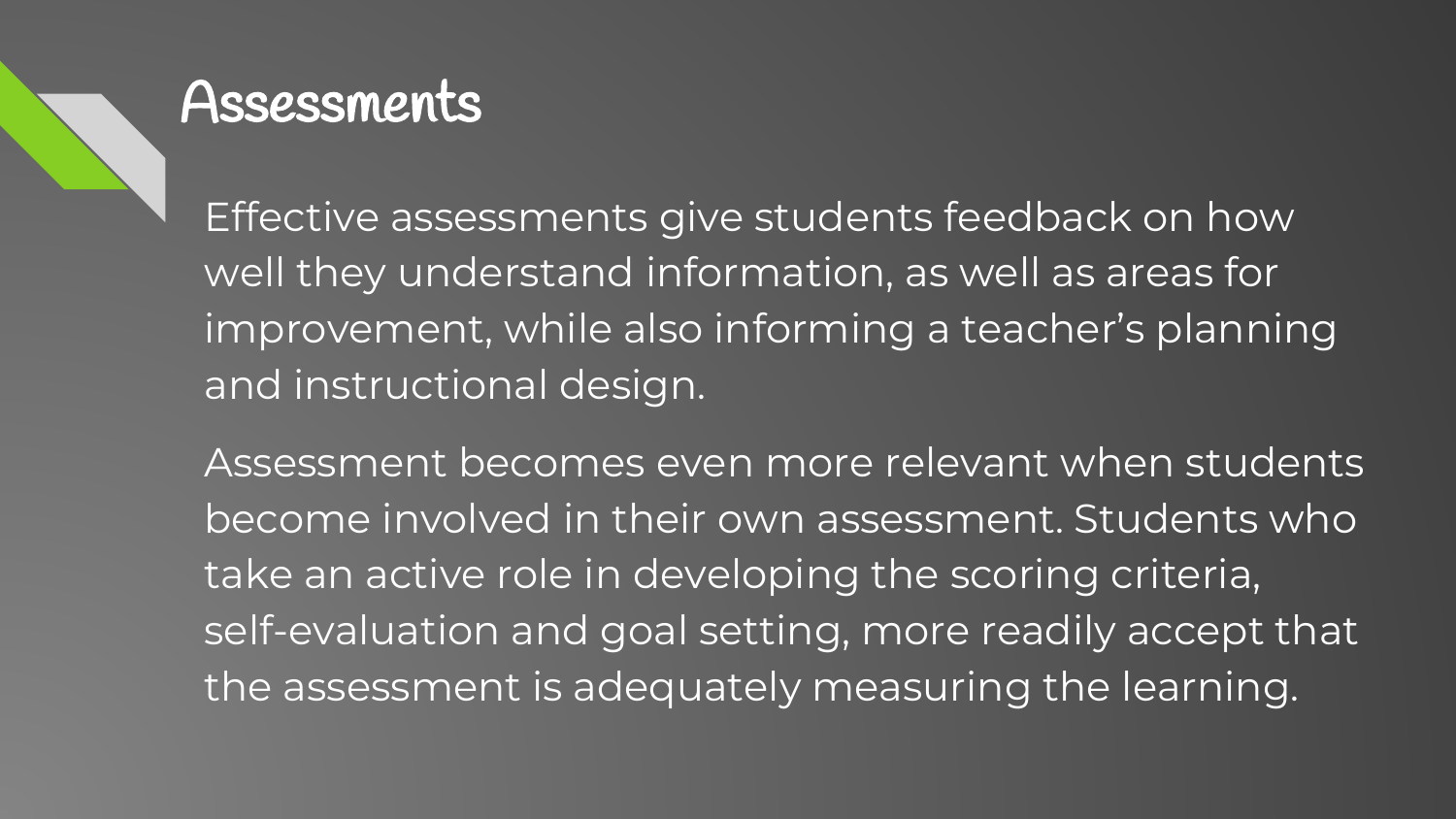# [Five Keys to Comprehensive Assessment](https://www.youtube.com/watch?v=HFimMJL3Wz0) [Linda Darling Hammond](https://www.youtube.com/watch?v=HFimMJL3Wz0)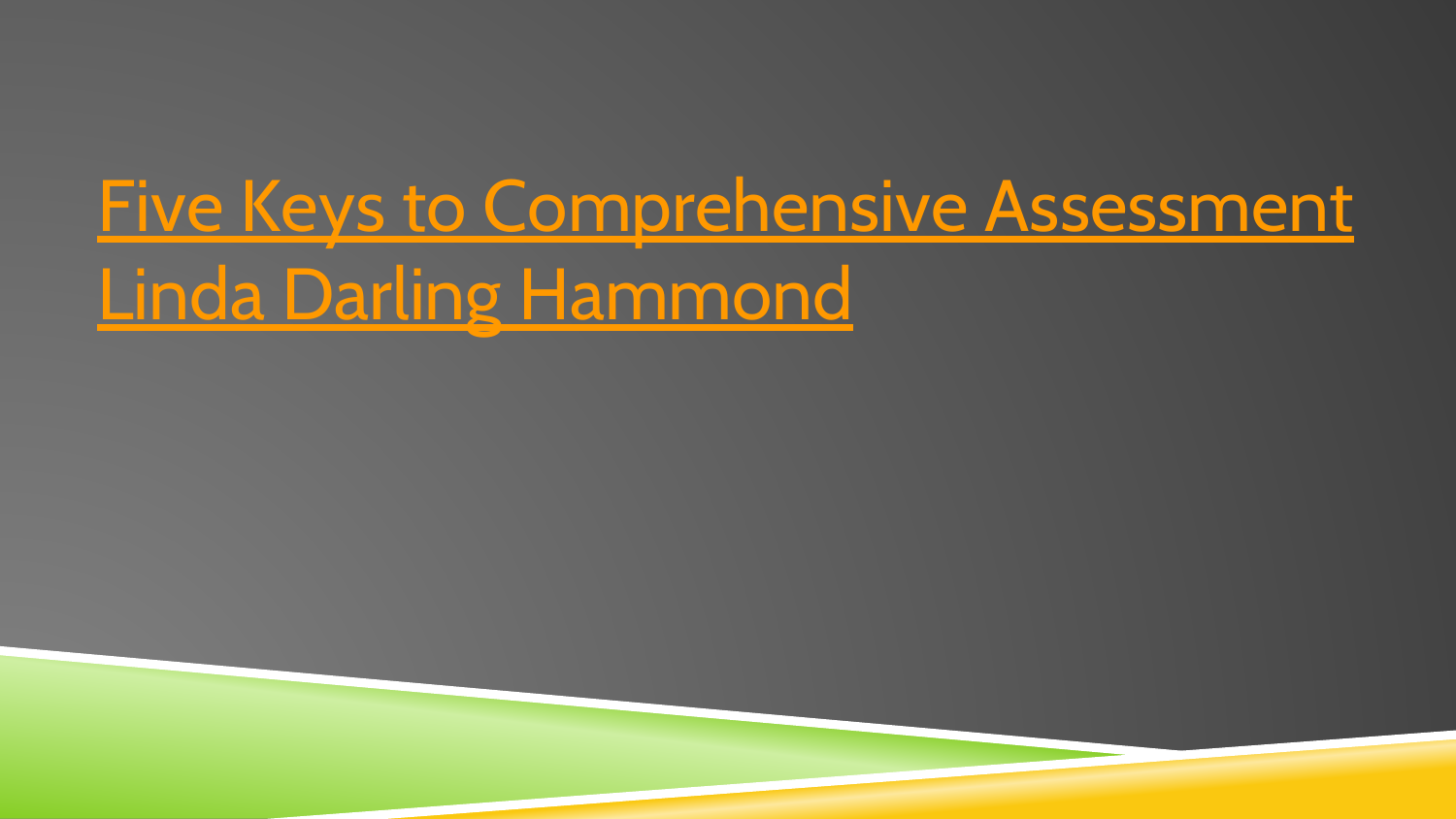### Types of Assessment and Their Purpose

#### ➔ Formative and Summative

- ◆ Standardized Assessments
	- **Benchmarking**
	- Organizational Decision Making
	- Inform Program
- ◆ Teacher Developed Assessments
	- Unit assessments
	- Mid-terms and finals
- ➔ Authentic/Performance Based Assessment
	- ◆ Teacher/Student developed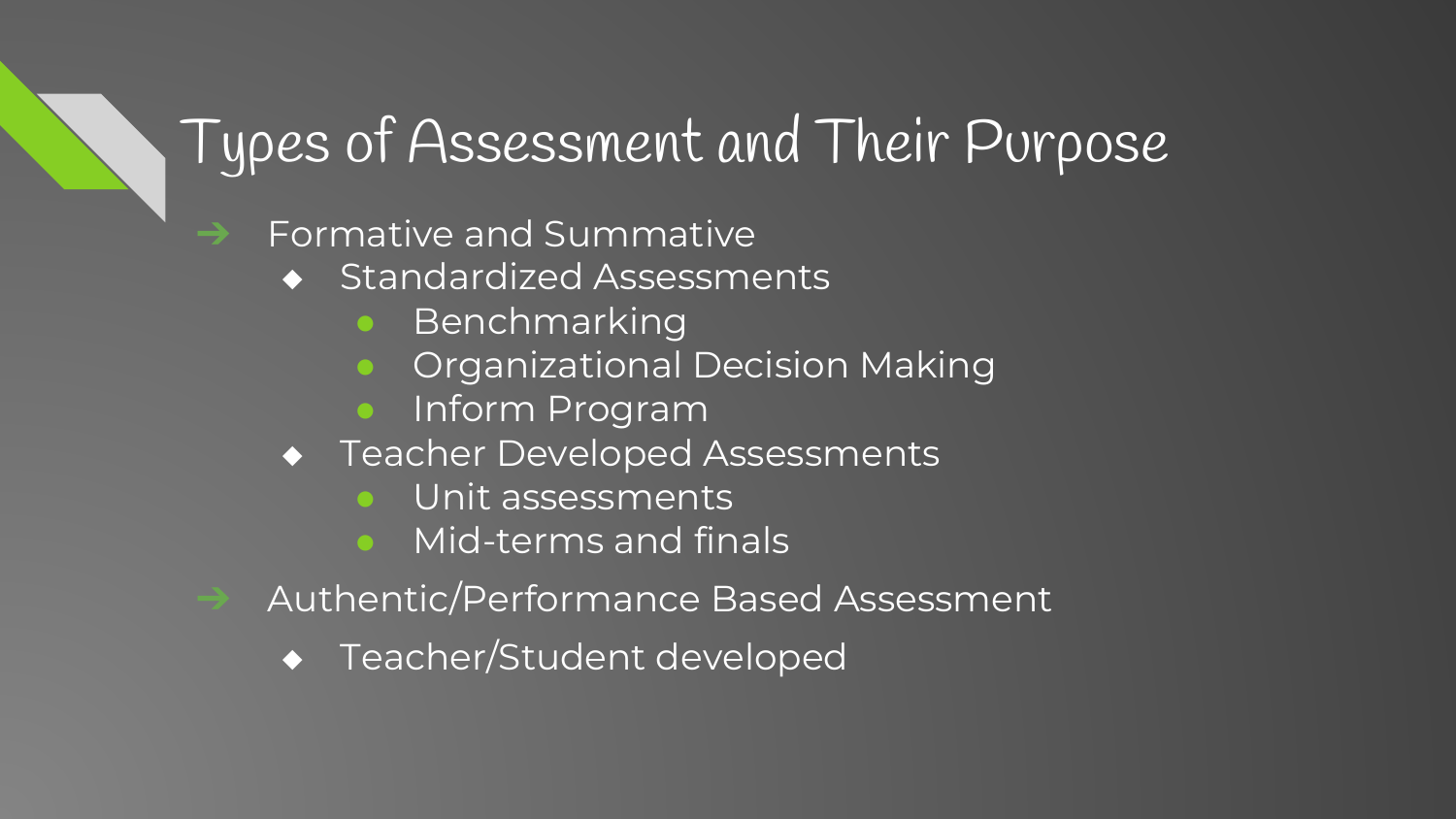### The Four Instructional Learning Goals

→ Knowledge

- ➔ Skills
- ➔ Making-Meaning
- ➔ Transfer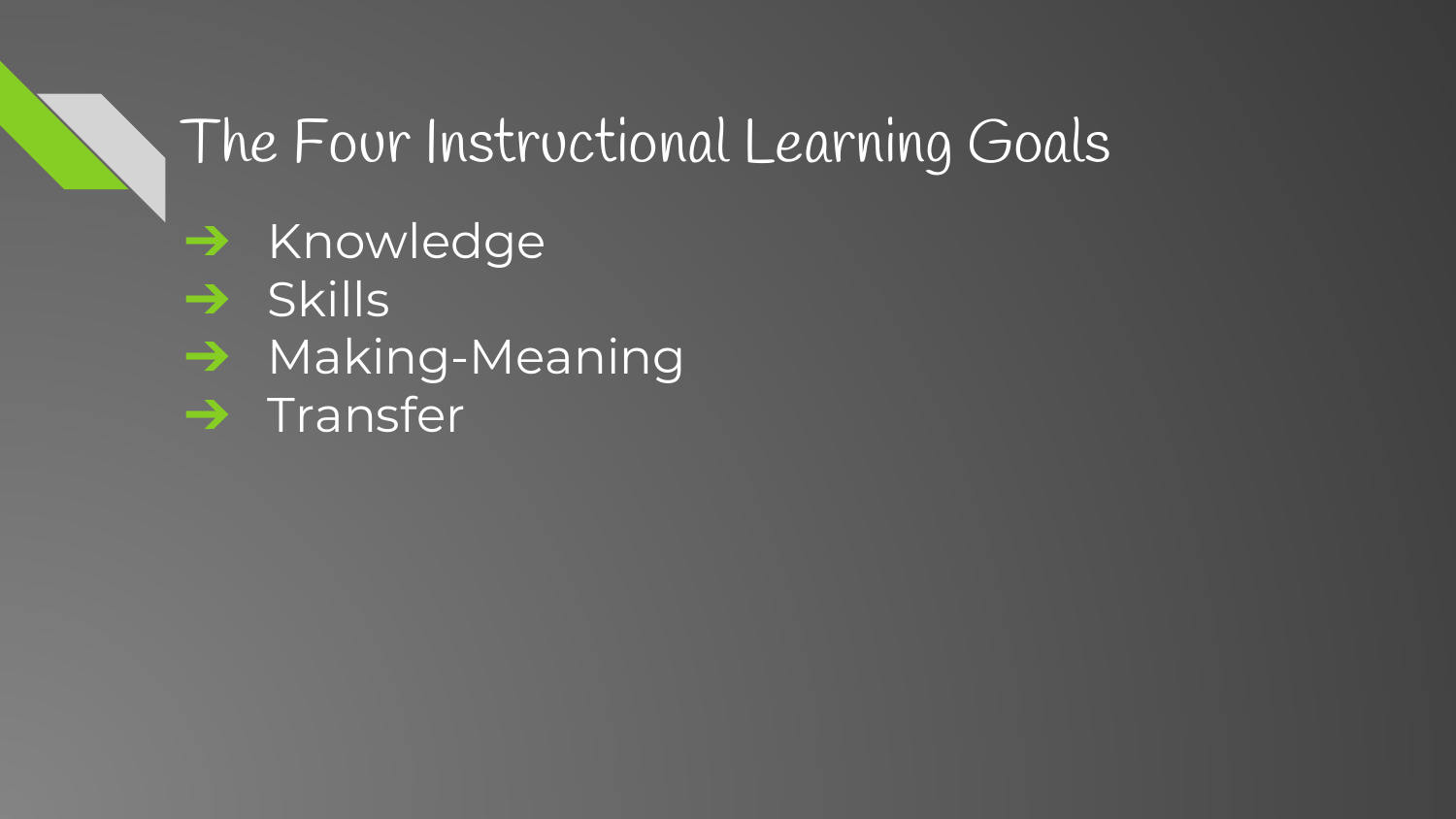

assessment is to evaluate student learning at the end of an instructional unit by comparing it against a standard or benchmark. Examples of summative assessments include: a midterm exam or a final project.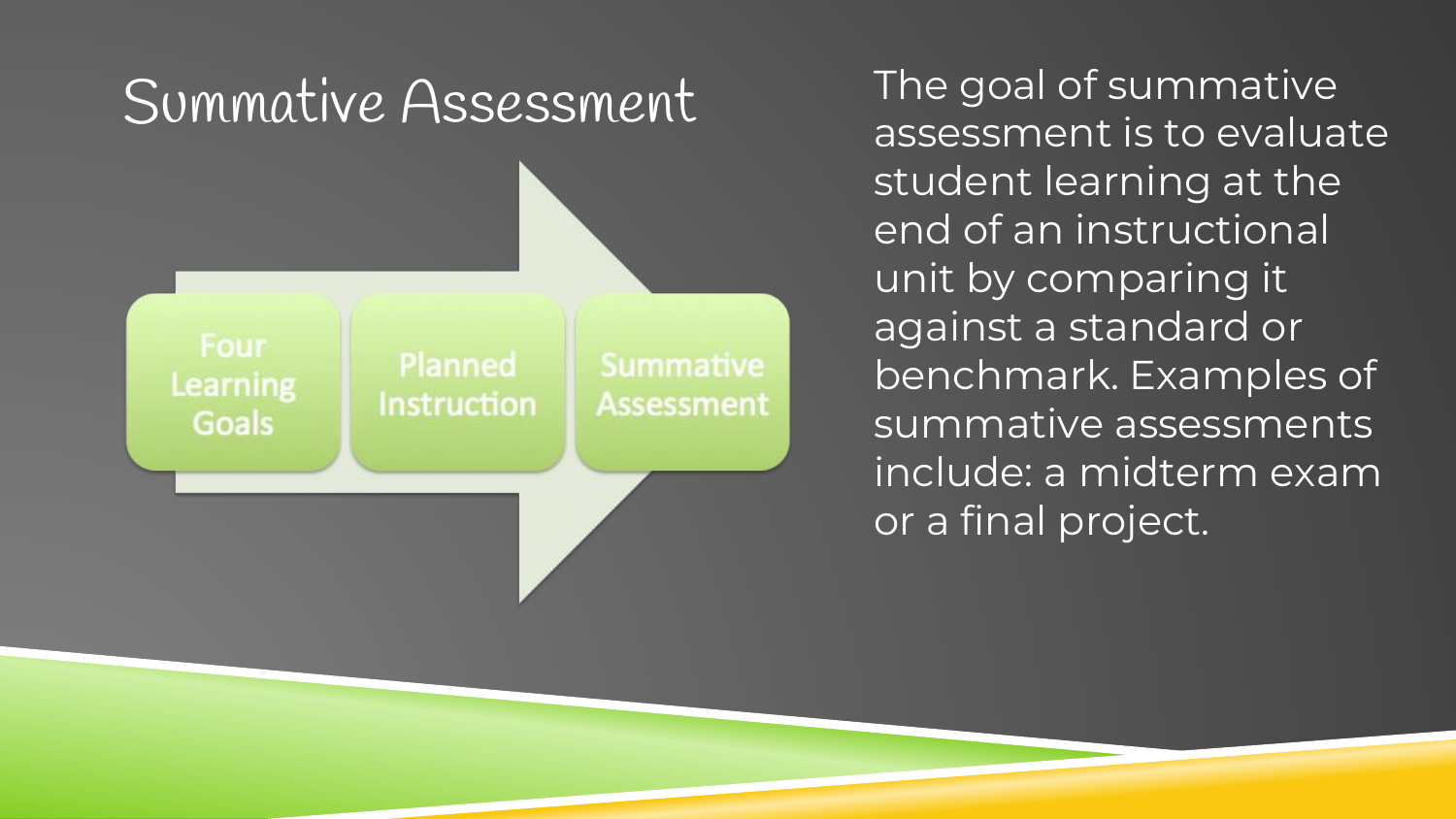#### Formative Assessment

Formative assessment, including diagnostic testing, is a range of formal and informal assessment practices conducted by teachers during the learning process in order to modify teaching and learning activities to improve student attainment.

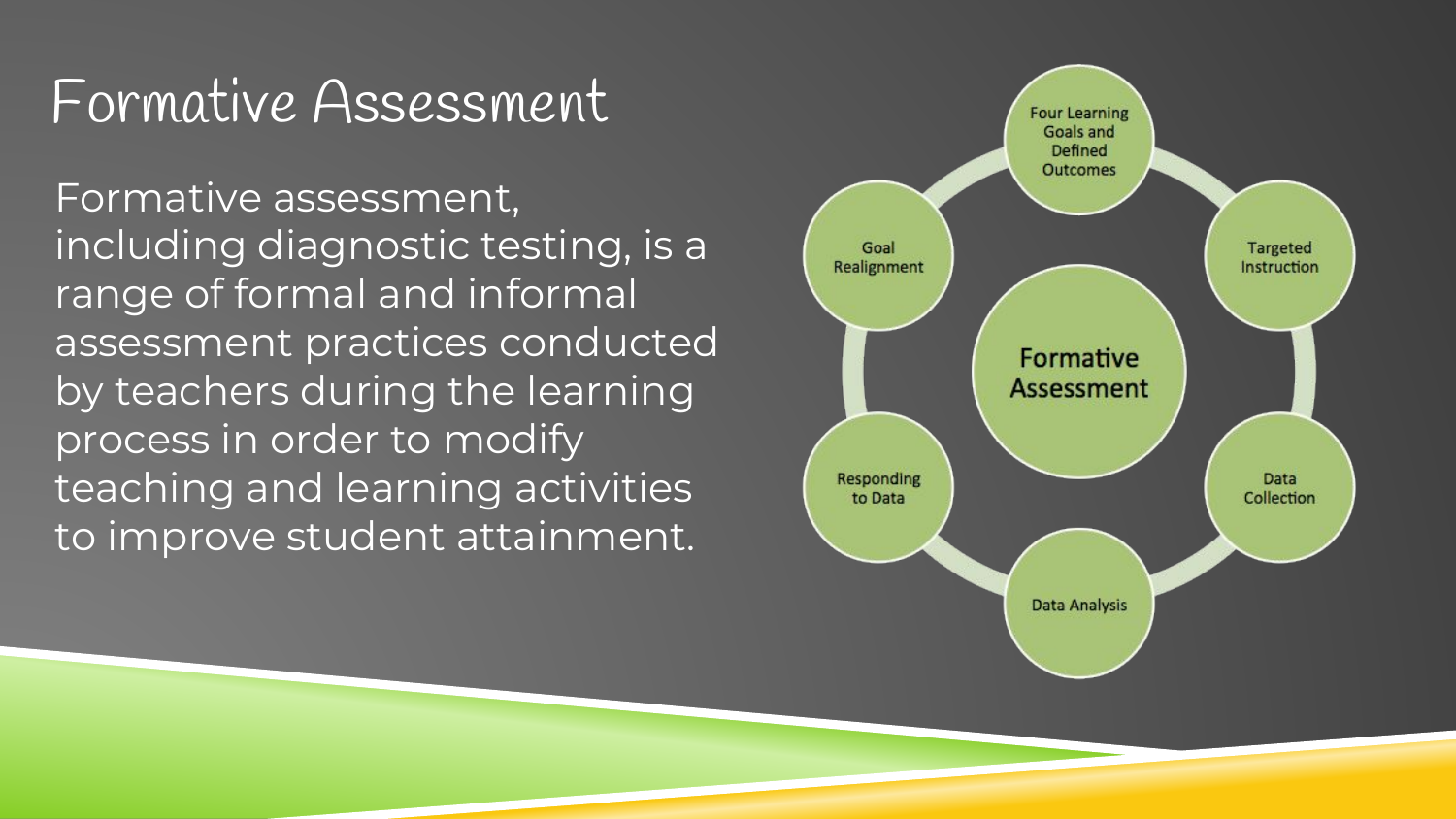#### ➔ Benchmarking Data: Aimsweb

- ◆ Administered to: K-5 students
- ◆ For the purpose of: Benchmarking for math and literacy
- ◆ Informs: Learning needs and support services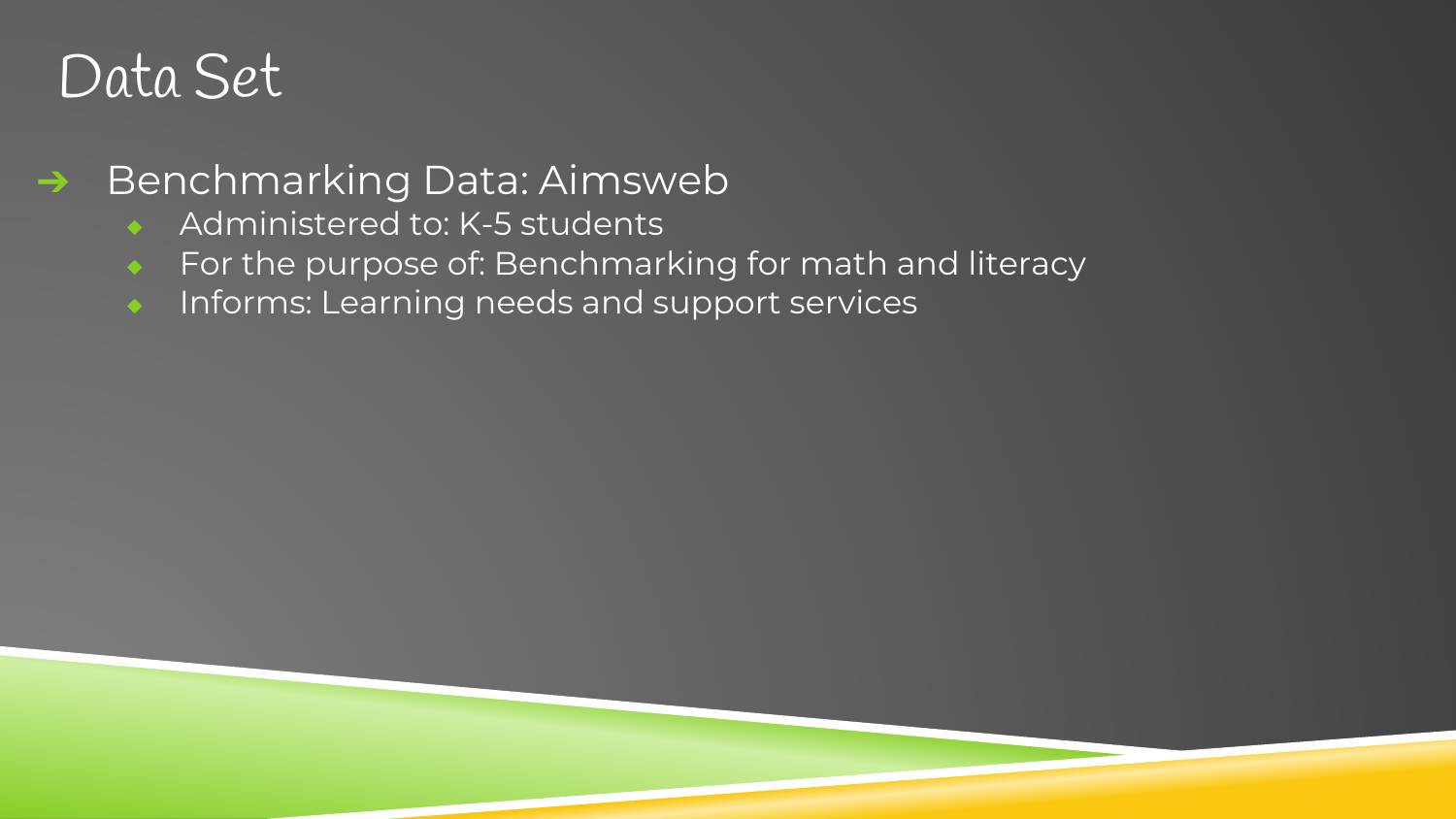

Print Date: 11/17/2017 Pg. 1 of 1

| <b>Report</b>        | <b>Grade</b> | <b>District</b>                  | School                         | Class | <b>Period</b>    |
|----------------------|--------------|----------------------------------|--------------------------------|-------|------------------|
| Scores & Skills Plan |              | Irvingtonunionfreeschooldistrict | Dows Lane Elementary<br>School | 103   | <b>Fall 2017</b> |

#### **Early Literacy Summary**

#### **Spring Performance Goal: 30th national percentile**



|                                | <b>Auditory Vocabulary</b> |                  | Letter Word Sounds<br>Fluency |                           | <b>Oral Reading</b><br>Fluency |                    | Phoneme<br>Segmentation |                  | <b>Word Reading</b><br>Fluency |                  |
|--------------------------------|----------------------------|------------------|-------------------------------|---------------------------|--------------------------------|--------------------|-------------------------|------------------|--------------------------------|------------------|
| Level                          | $#$ of<br>Students         | % of<br>Students | $#$ of<br>Students            | $%$ of<br><b>Students</b> | $#$ of<br>Students             | $%$ of<br>Students | # of<br>Students        | % of<br>Students | $#$ of<br>Students             | % of<br>Students |
| <b>Well Below Average</b>      | $\bf{0}$                   | 0%               | 7                             | 36.8%                     | $\overline{4}$                 | 21.1%              |                         | 5.3%             | $\overline{2}$                 | 10.5%            |
| <b>Below Average</b>           | $\overline{2}$             | 10.5%            | $\overline{2}$                | 10.5%                     | $\overline{4}$                 | 21.1%              |                         | 5.3%             | $\bf{0}$                       | 0%               |
| Average                        | 6                          | 31.6%            | 8                             | 42.1%                     | 5                              | 26.3%              | 3                       | 15.8%            | 7                              | 36.8%            |
| <b>Above Average</b>           | 11                         | 57.9%            |                               | 5.3%                      | з                              | 15.8%              | 8                       | 42.1%            | 8                              | 42.1%            |
| Well Above Average             | $\Theta$                   | 0%               |                               | 5.3%                      | з                              | 15.8%              | 6                       | 31.6%            | $\overline{2}$                 | 10.5%            |
| Classroom Median<br>Percentile | 85                         |                  | 26                            |                           | 28                             |                    | 88                      |                  | 75                             |                  |



|                          | <b>Total Early Literacy</b><br>Composite |                    |  |  |  |
|--------------------------|------------------------------------------|--------------------|--|--|--|
| Risk                     | % of<br><b>Students</b>                  | $#$ of<br>Students |  |  |  |
| Low                      | 47.4%                                    | 9                  |  |  |  |
| <b>Moderate</b>          | 31.6%<br>21.1%                           |                    |  |  |  |
| High                     |                                          |                    |  |  |  |
| Classroom<br>Median %ile |                                          | 28                 |  |  |  |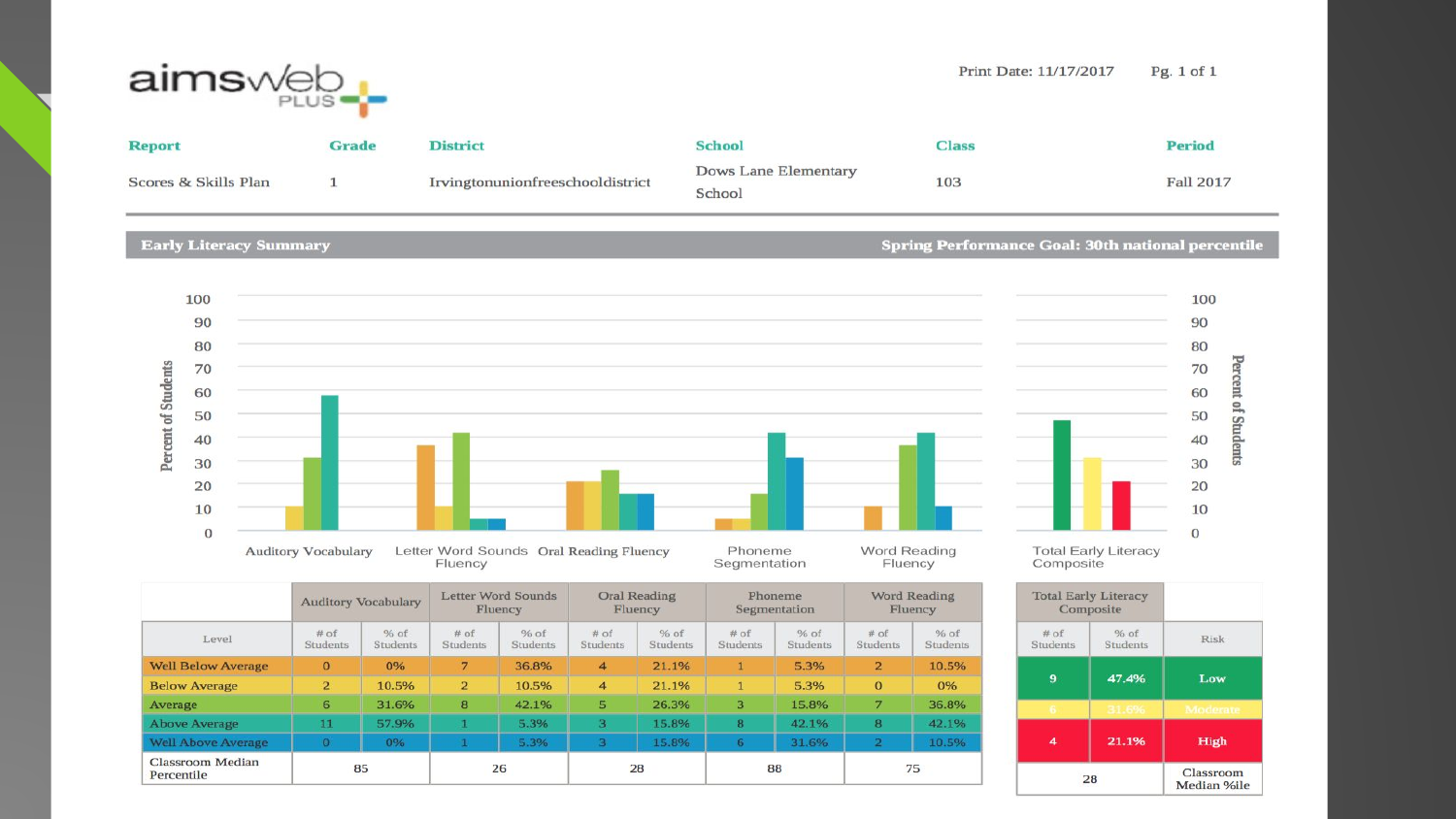

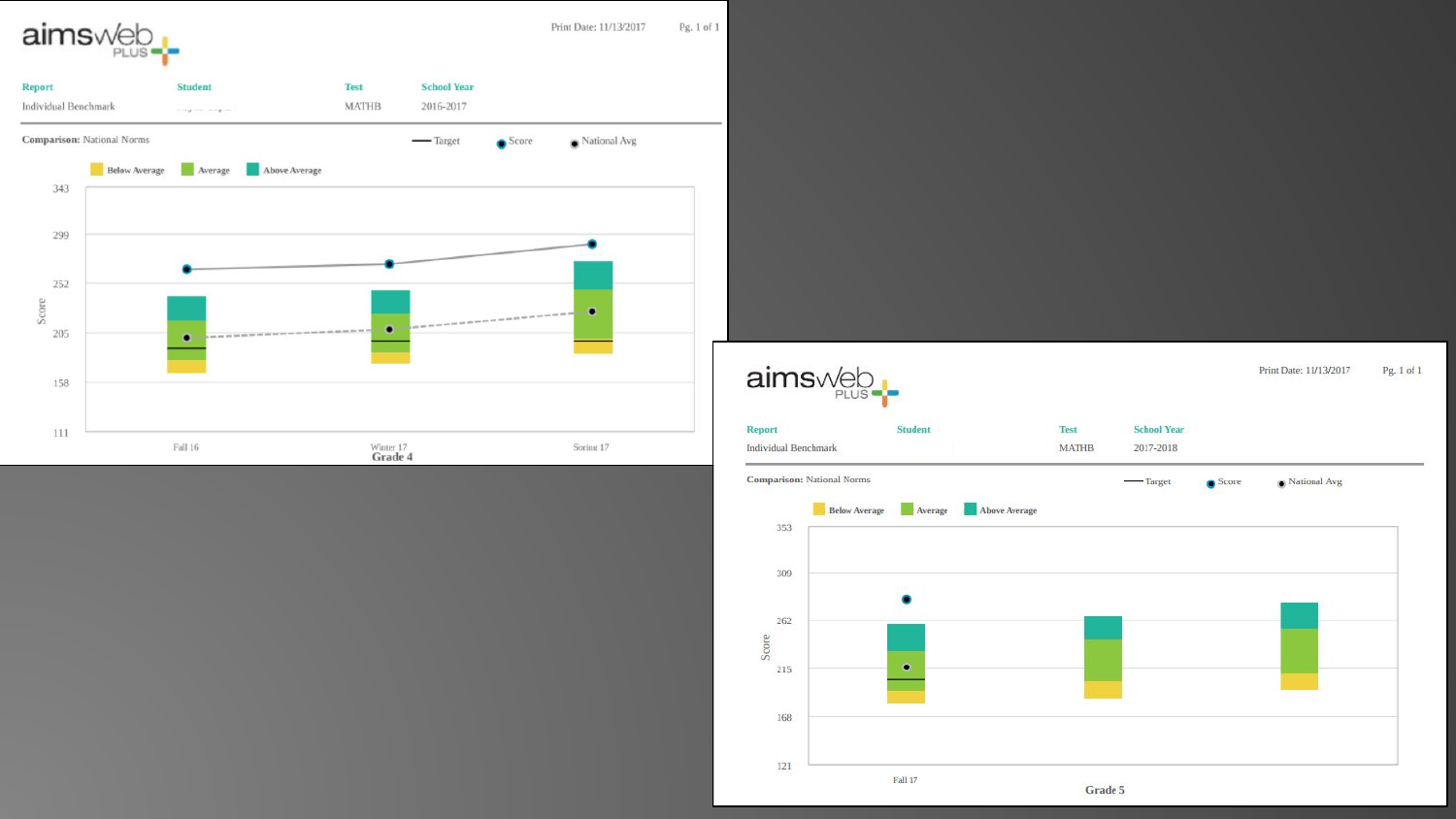#### → Proficiency Data: AAPPL

- ◆ Administered to: Students in French and Spanish Grades 7-12
- ◆ For the purpose of: Benchmarking Speaking & Listening
- ◆ Informs: Instructional goals and classroom assessment design

| <b>Grade Level</b>                    | <b>Acceptable Speaking</b><br><b>Proficiency Attainment</b> | <b>AAPPL Score Equivalent</b> | <b>Proficiency Focus</b> |
|---------------------------------------|-------------------------------------------------------------|-------------------------------|--------------------------|
| $6th$ Grade [1/2 year of instruction] | Novice Mid                                                  | N3                            | <b>Novice Range</b>      |
| 7 <sup>th</sup> Grade                 | Novice High                                                 | N <sub>4</sub>                |                          |
| 8 <sup>th</sup> Grade                 | Intermediate Low                                            | $\mathbf{I}1$                 | Intermediate Range       |
| 9 <sup>th</sup> Grade                 | Intermediate Mid                                            | I2/I3                         |                          |
| $10th$ Grade                          | Intermediate Mid                                            | T4                            |                          |
| $11th$ Grade                          | Intermediate High                                           | I4/I5                         | <b>Advanced Range</b>    |
| $12th$ Grade                          | Intermediate High                                           | I5                            |                          |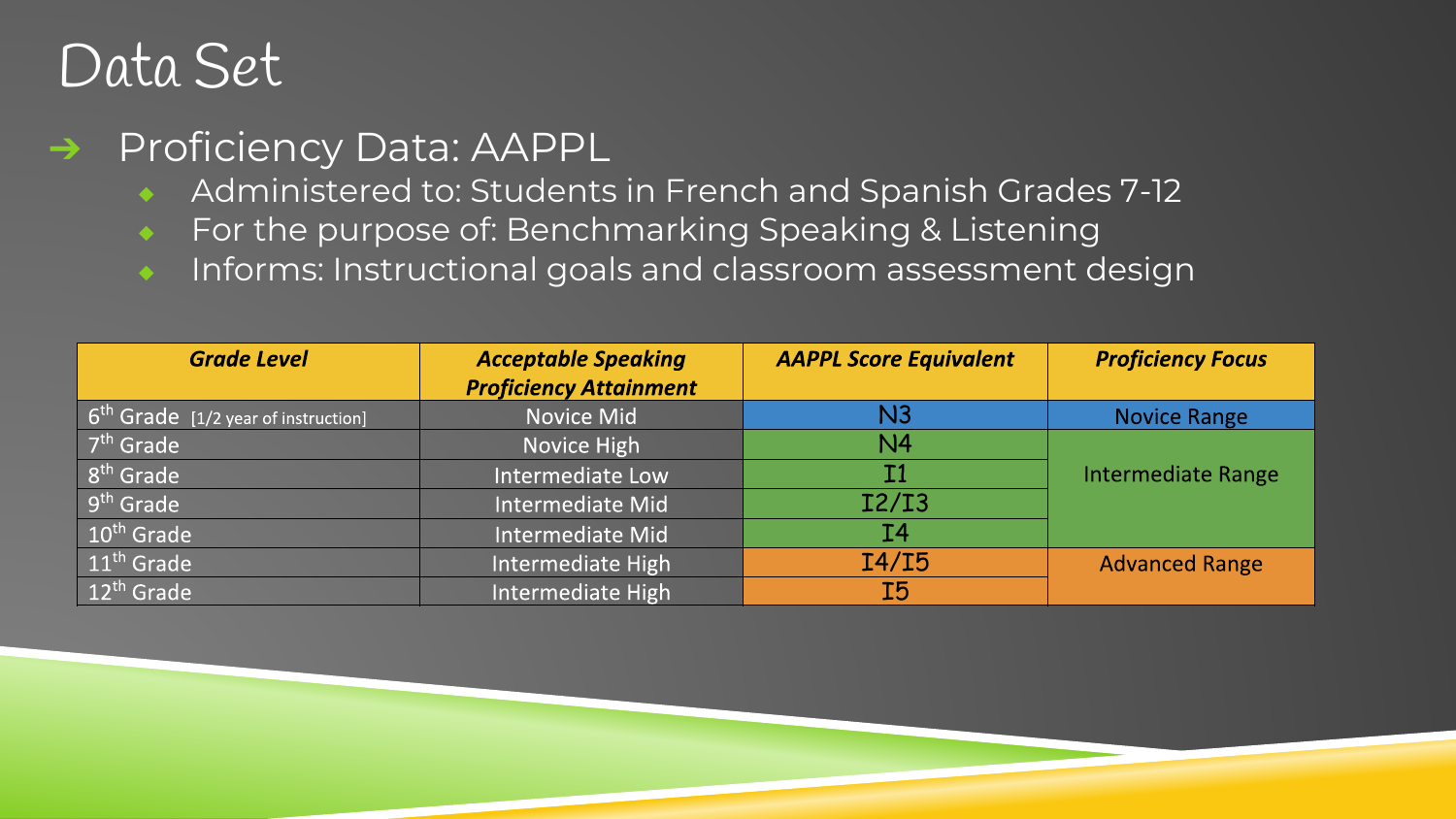Student #

- $\rightarrow$  Classroom Data: Math Module (mid & end)
	- Administered to: K-5 students
	- ◆ For the purpose of: Measurement of progress and growth
	- Informs: mid-module instructional practices and goals - end-module -future planning

Student #

|  | Write and interpret numerical<br>expressions<br>$5.0A.1-2$ |                |                          | <b>Understand the</b><br>place value<br>system |                |                |                | Perform operations with<br>multi-digit whole numbers and<br>with decimals to hundredths | <b>Convert like</b><br>measurement<br>units within a<br>given<br>measurement<br>system | Rubric<br>Score |     |
|--|------------------------------------------------------------|----------------|--------------------------|------------------------------------------------|----------------|----------------|----------------|-----------------------------------------------------------------------------------------|----------------------------------------------------------------------------------------|-----------------|-----|
|  |                                                            |                |                          | 5.NBT.1-2                                      |                |                |                | 5.NBT.5-7                                                                               | 5.MD.1                                                                                 |                 |     |
|  | Q <sub>1</sub>                                             | Q <sub>2</sub> | Q <sub>6</sub>           | Q <sub>3</sub>                                 | Q <sub>6</sub> | Q <sub>3</sub> | Q <sub>4</sub> | Q <sub>5</sub>                                                                          | Q6                                                                                     | Q6              | 124 |
|  | 4                                                          | 3              | 3                        | $\mathcal{D}$                                  | 3              | $\mathfrak{D}$ | 4              | $\overline{4}$                                                                          | 3                                                                                      | 3               | 20  |
|  | 3                                                          |                |                          | $\mathcal{D}$                                  |                | $\overline{2}$ | 3              | 3                                                                                       |                                                                                        |                 | 13  |
|  | 3                                                          | 3              |                          | 4                                              |                | 4              | 4              | 3                                                                                       |                                                                                        |                 | 18  |
|  | 3                                                          | $\mathfrak{D}$ | $\mathfrak{D}$           | 4                                              | $\overline{2}$ | 4              | 4              | 3                                                                                       | $\mathfrak{D}$                                                                         | $\mathcal{D}$   | 18  |
|  | 3                                                          |                | $\overline{\mathcal{L}}$ | 4                                              | $\overline{2}$ | 4              | 4              | 3                                                                                       | $\mathcal{P}$                                                                          | $\mathcal{D}$   | 17  |

|                                                     | End-of-Module 2 Multi-Digit Whole Number and |                                      |                | <b>Decimal Fraction Operations</b> |                          |    |                                                                                         |                                                                                        |                        |                |               |     |
|-----------------------------------------------------|----------------------------------------------|--------------------------------------|----------------|------------------------------------|--------------------------|----|-----------------------------------------------------------------------------------------|----------------------------------------------------------------------------------------|------------------------|----------------|---------------|-----|
| <b>Write and interpret</b><br>numerical expressions |                                              | Understand the place value<br>system |                |                                    |                          |    | Perform operations with multi-digit whole<br>numbers and with decimals to<br>hundredths | <b>Convert like</b><br>measurement<br>units within a<br>given<br>measurement<br>system | <b>Rubric</b><br>Score |                |               |     |
| $5.0A.1-2$                                          | 5.NBT.1-2                                    |                                      |                |                                    | 5.NBT.5-7                |    |                                                                                         |                                                                                        |                        | 5.MD.1         |               |     |
| Q5a,b,c                                             | Q5d.e                                        | Q <sub>1</sub>                       | Q <sub>2</sub> | Q5a,b,c                            | Q5d,e                    | Q1 | Q <sub>2</sub>                                                                          | Q3                                                                                     | Q <sub>4</sub>         | Q5a,b,c        | Q5a,b,c       | /24 |
|                                                     | 4                                            | 4                                    | 4              | 4                                  | 4                        | 4  | 4                                                                                       | 4                                                                                      | 4                      | 4              |               | 24  |
| $\mathcal{D}$                                       | $\mathcal{P}$                                | 4                                    | 3              | $\mathcal{P}$                      | $\overline{\phantom{a}}$ | 4  | 3                                                                                       | 3                                                                                      | 4                      | $\mathfrak{D}$ | $\mathcal{D}$ | 18  |
| 3                                                   | 4                                            | 4                                    | $\overline{4}$ | 3                                  | 4                        | 4  | 4                                                                                       | 4                                                                                      | 4                      | 3              | 3             | 23  |
| 3                                                   | $\overline{4}$                               | 4                                    | 4              | 3                                  | 4                        | 4  | 4                                                                                       | 4                                                                                      | 4                      | 3              | 3             | 23  |
| $\mathfrak{D}$                                      | 2                                            | $\overline{2}$                       | 4              | C                                  | C                        | h  | 4                                                                                       | 4                                                                                      | 3                      | 2              | 2             | 17  |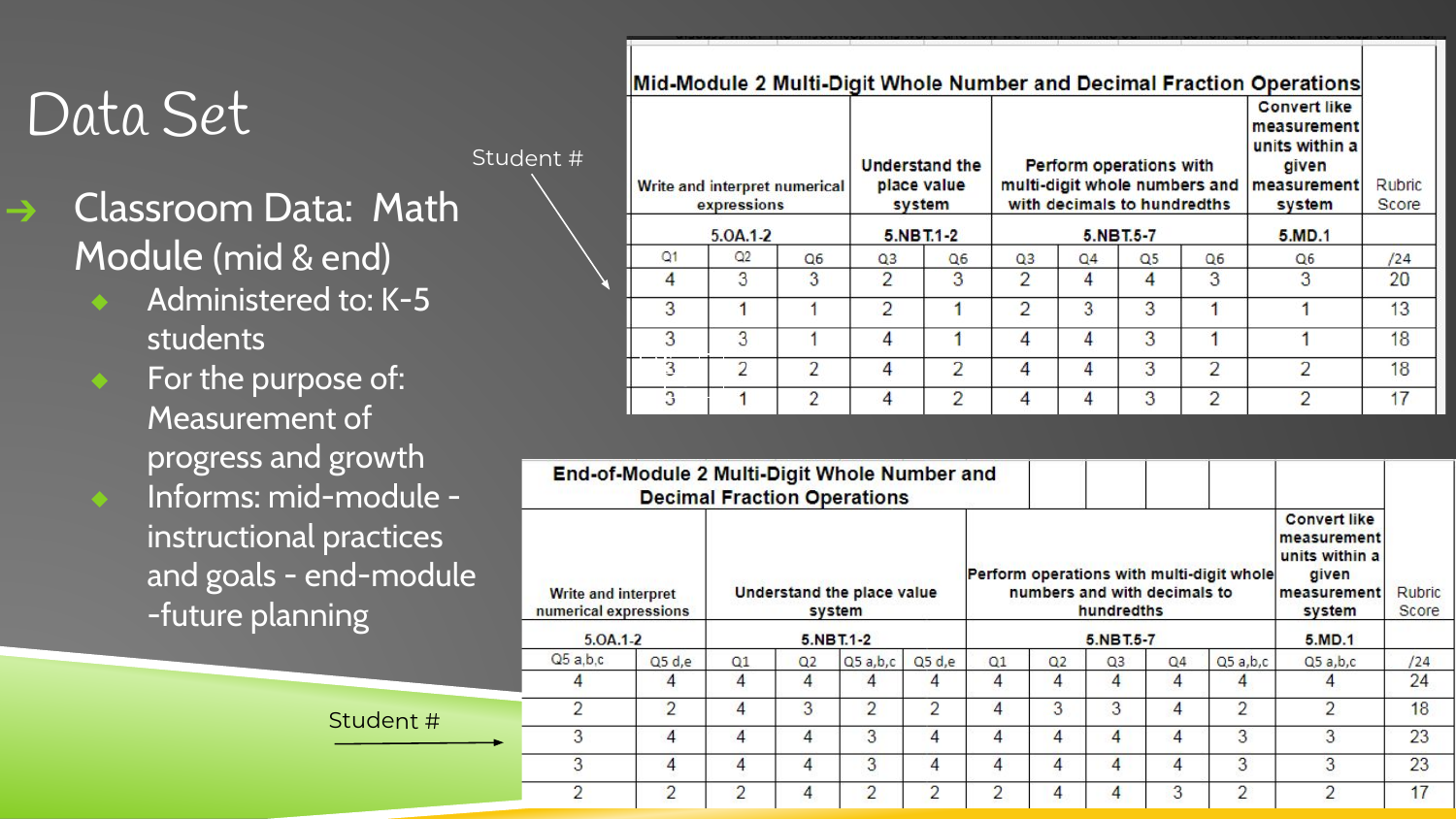#### → Standardized Data: NYS & AP Assessments

- ◆ Administered to: Students in grades 3-12
- For the purpose of: Summative Assessment
- Informs: Program and Instruction

#### $\rightarrow$  With the Data:

- **Item analysis**
- Benchmark analysis
- ◆ Scoring Discussions
- Course analysis Scope and Sequence vs Assessment Expectations
- Data point for RTI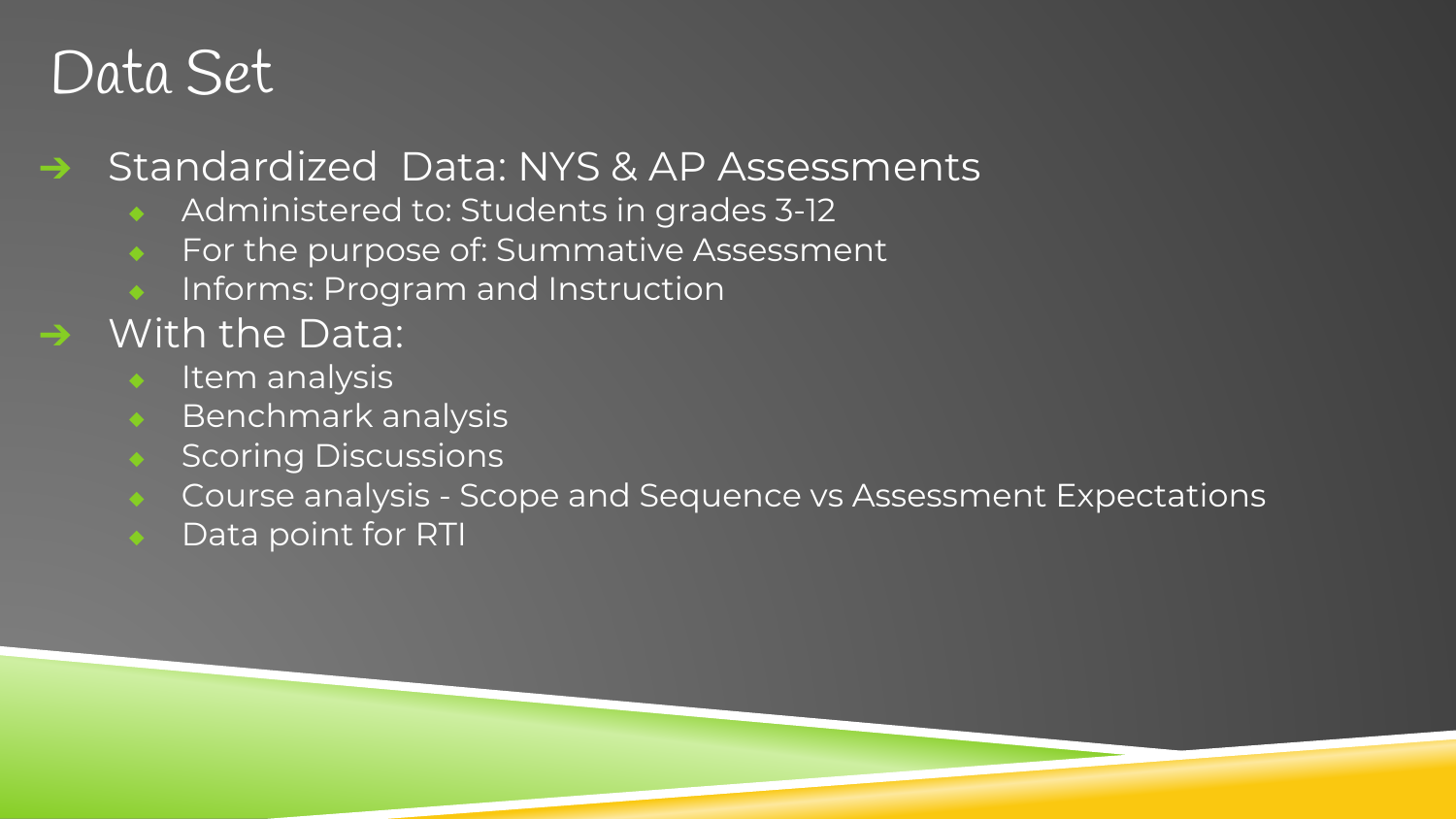## Authentic assessment can include many of the following:

- ➔ Observation
- ➔ Essays
- ➔ Interviews
- $\rightarrow$  Performance tasks
- $\rightarrow$  Exhibitions and demonstrations
- **Portfolios**
- ➔ Journals
- ➔ Teacher-created tests
- $\rightarrow$  Rubrics
- $\rightarrow$  Self- and peer-evaluation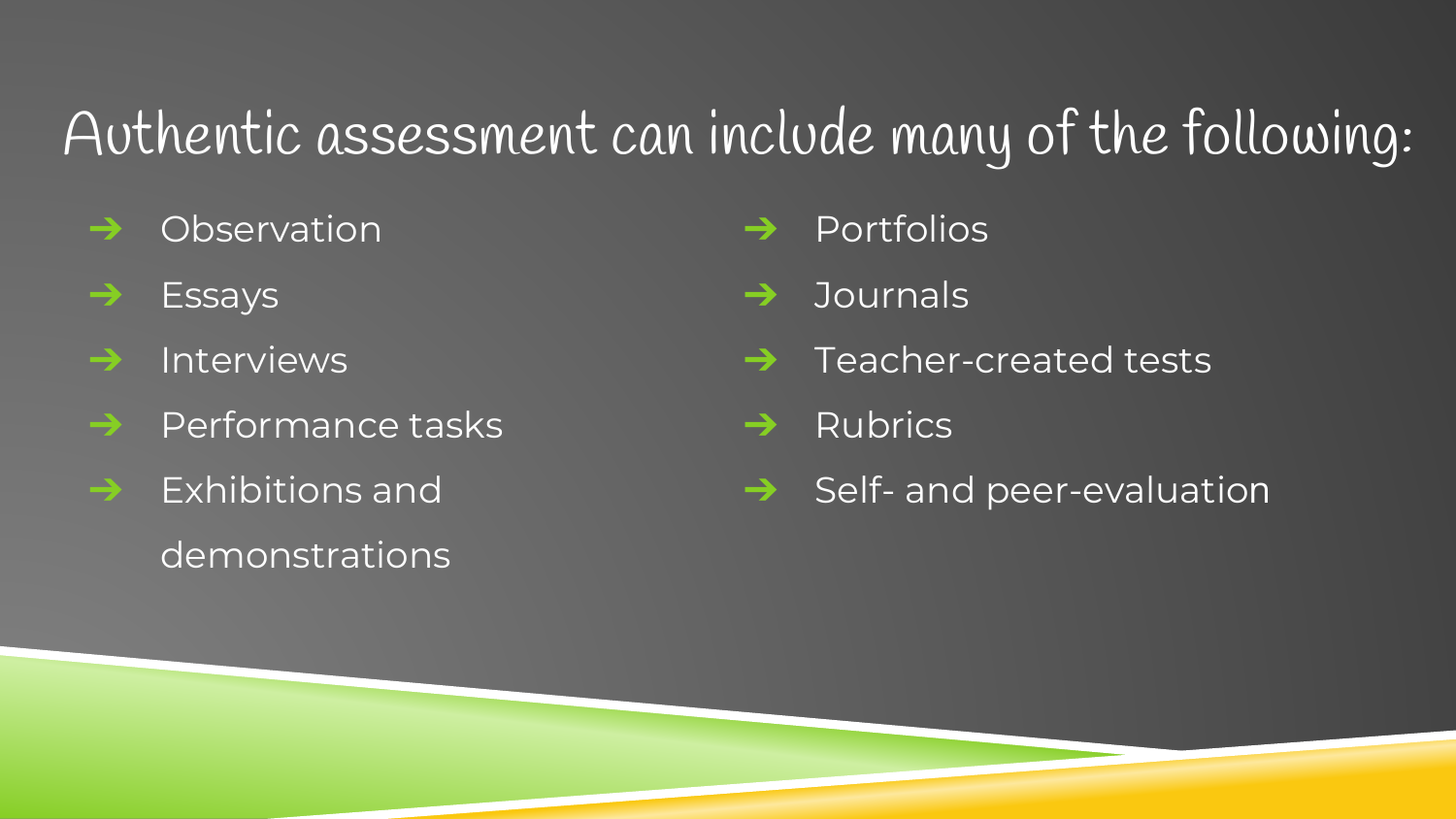# [Assessment-Capable Learners](https://www.youtube.com/watch?v=fen8M1_MfvE)

[John Hattie](https://www.youtube.com/watch?v=fen8M1_MfvE)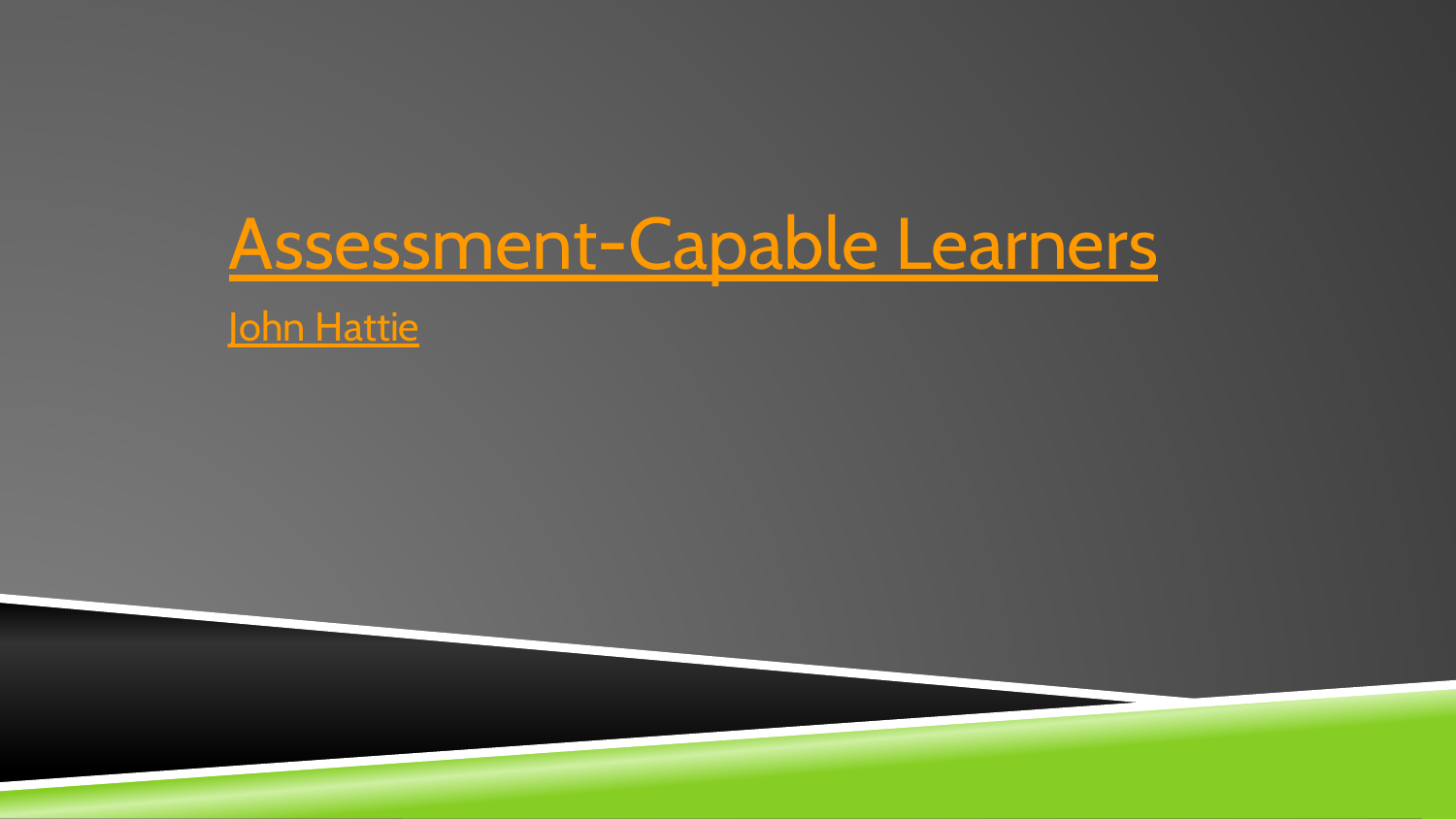# Performance Tasks

(Grant Wiggins)

➔ Performance tasks can be used as rich learning activities or as assessments. They ask students to apply knowledge and skills to a new situation, and typically yield tangible products and performances that serve as evidence of learning. Performance tasks (as distinct from long-term projects) can usually be completed within a relatively short time frame, generally between one and four class periods.

→ Performance tasks lend themselves to interdisciplinary connections. It is natural to include a reading, research and/or communication (writing, graphics, presentation) component to tasks in content areas. Such tasks encourage students to see meaningful learning as integrated, rather than something which occurs in isolated segments.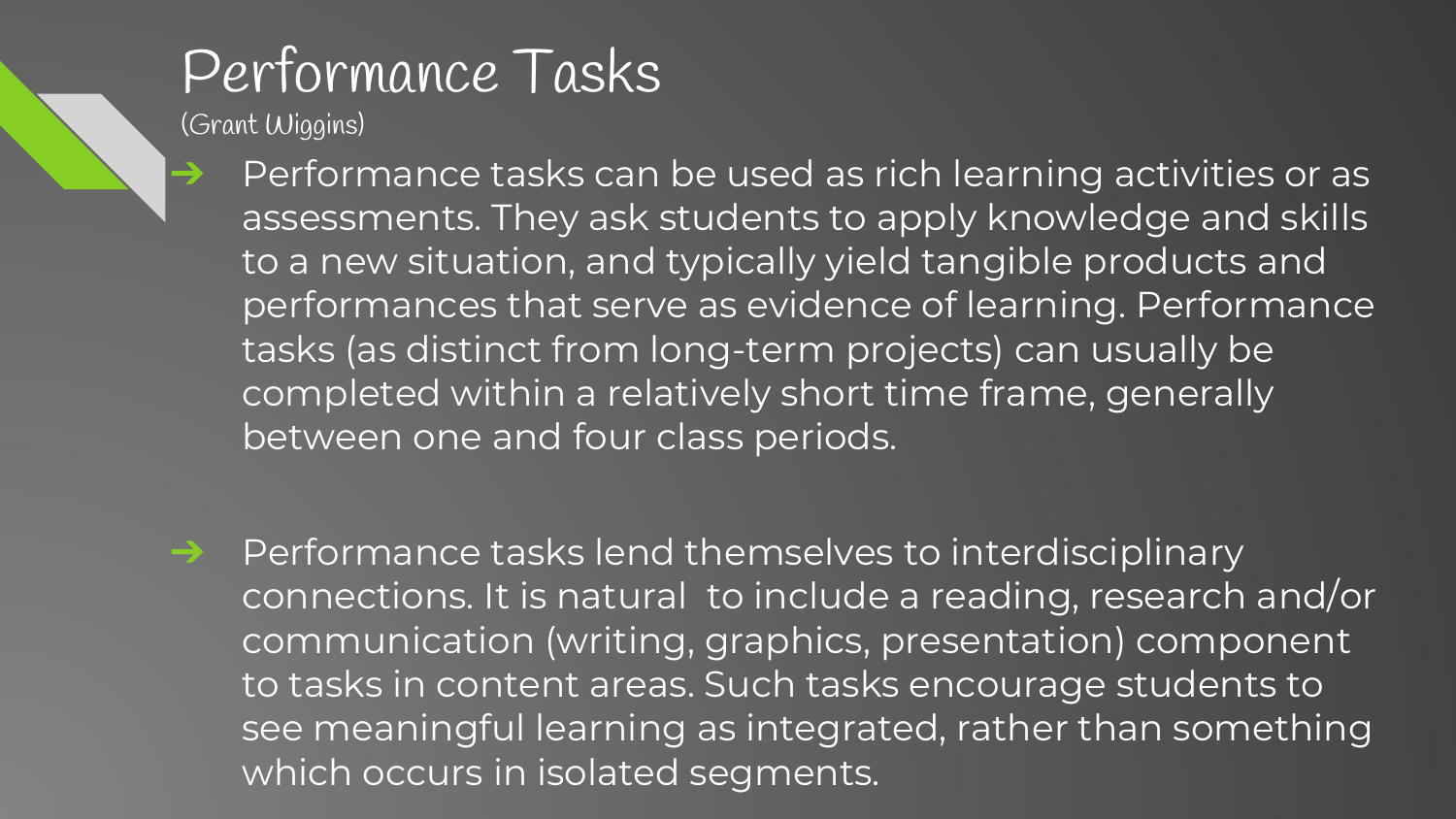## Characteristics of Performance Tasks

- ➔ demand thoughtful application of knowledge and skills, not just recall;
- ➔ yield tangible products and performances that serve as evidence of learning;
- → establish authentic contexts for performance;
- $\rightarrow$  can integrate two or more subjects as well as 21st century skills (e.g., critical thinking, technology use, teamwork);
- ➔ do not have a "single, best" answer or one, "right way" to accomplish the task;
- $\rightarrow$  evaluate performance with established criteria and rubrics;
- → may be used as rich learning activities and/or assessments; and
- → expect self-assessment.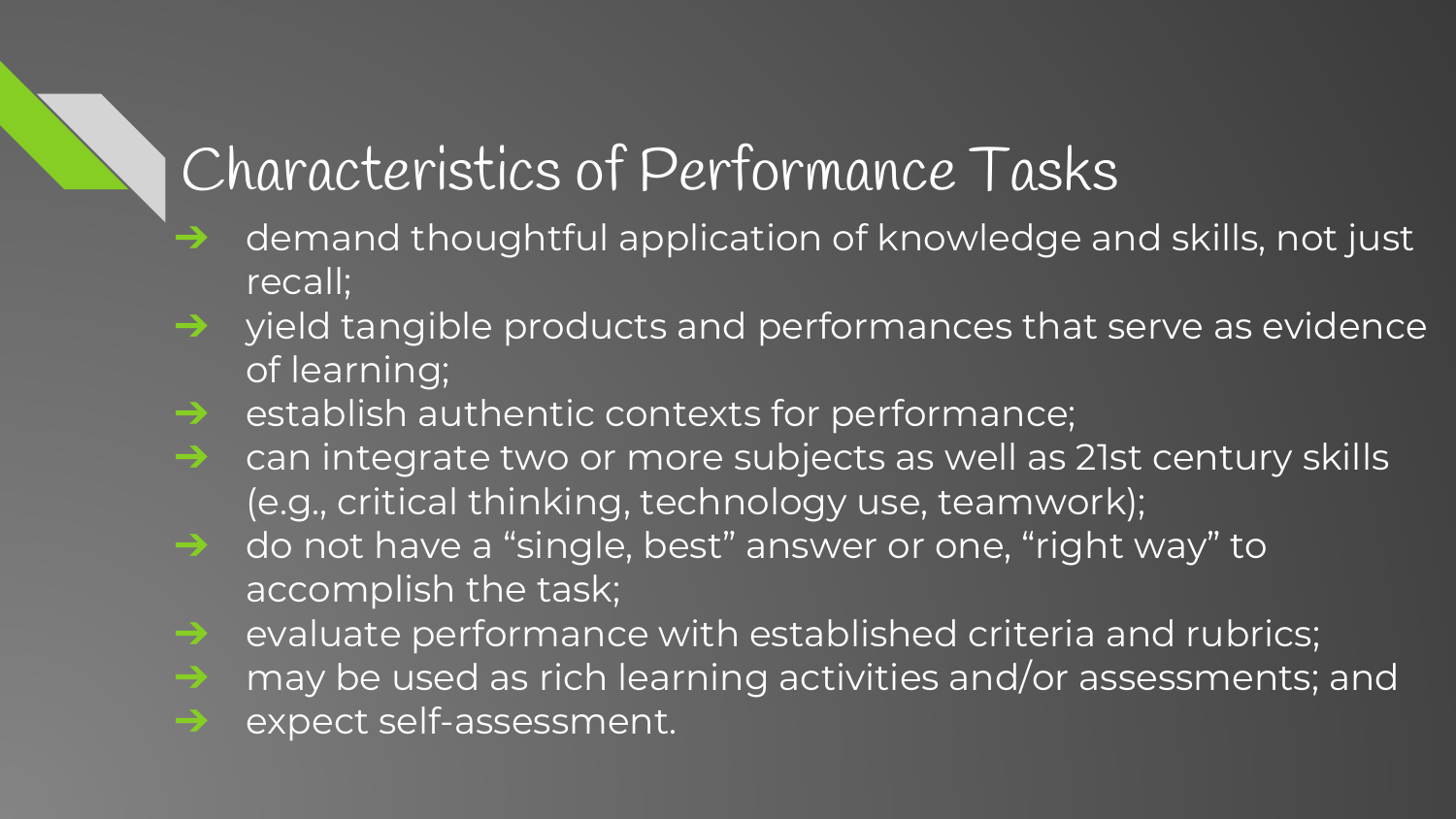## Creating a Culture of Data: Existing and Potential Data to Inform

#### ➔ Program

- ◆ Comparison of ELA diagnostics
- **Team participation**
- Enrollment and growth
- ➔ Placement
	- $\bullet$  Examining the relationship between advanced placement and classroom performance
- ➔ Achievement
	- Student growth through an RTI model
	- Student growth with writing support
	- Comparison of AP scores and class grades
	- **Predictors of success**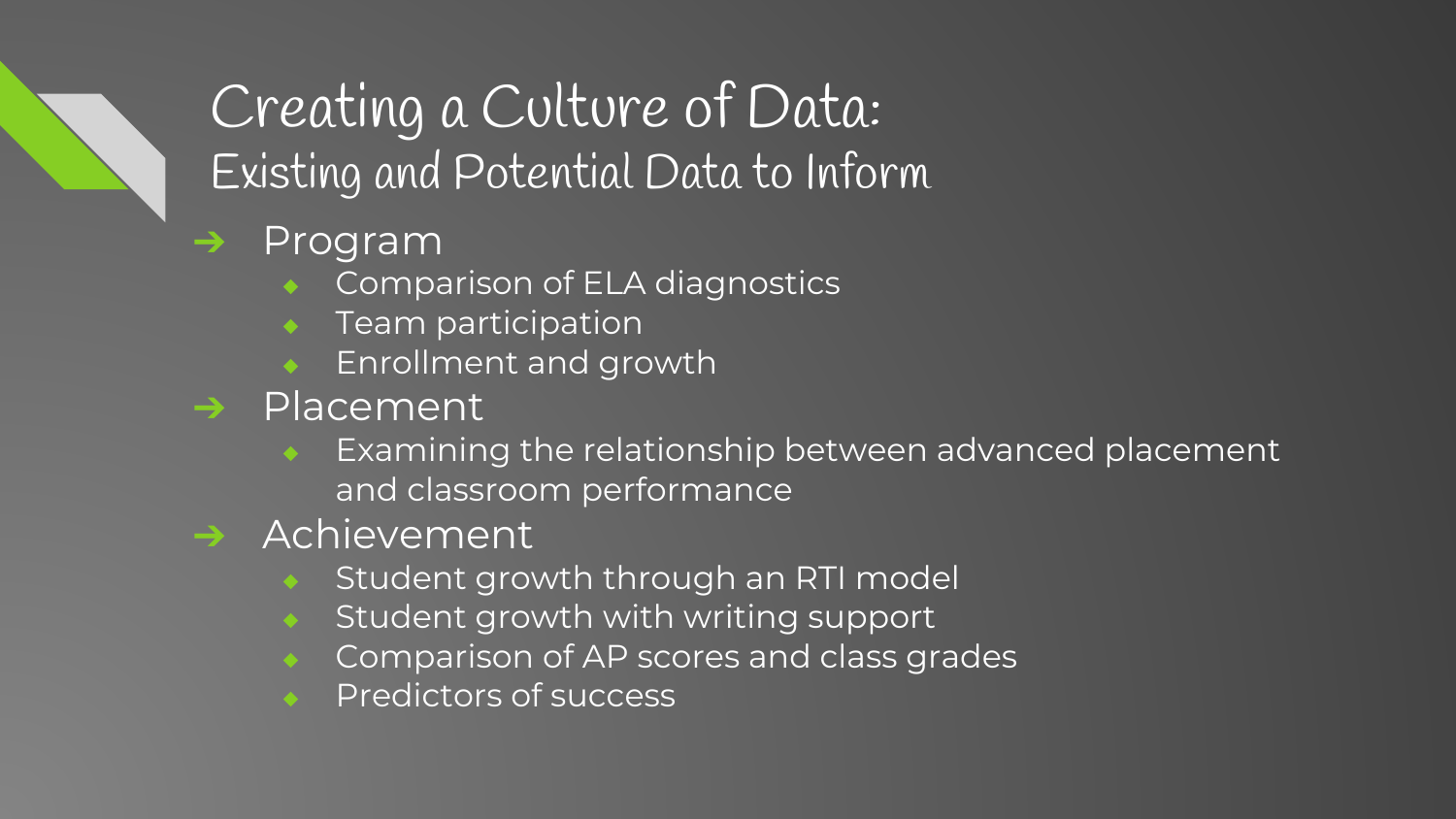#### Creating a Culture of Data: Existing and Potential Data to Inform

- → Process and Approach
	- ◆ The relationship between professional learning and effective instructional planning?
	- Relationship of attendance data and possible interventions
- ➔ Curriculum & Instruction
	- ◆ Examining classroom practice and time allotted for teaching mathematics
	- ◆ Constructed response question analysis
	- ◆ Assessment as a predictor
	- Relationship between feedback and performance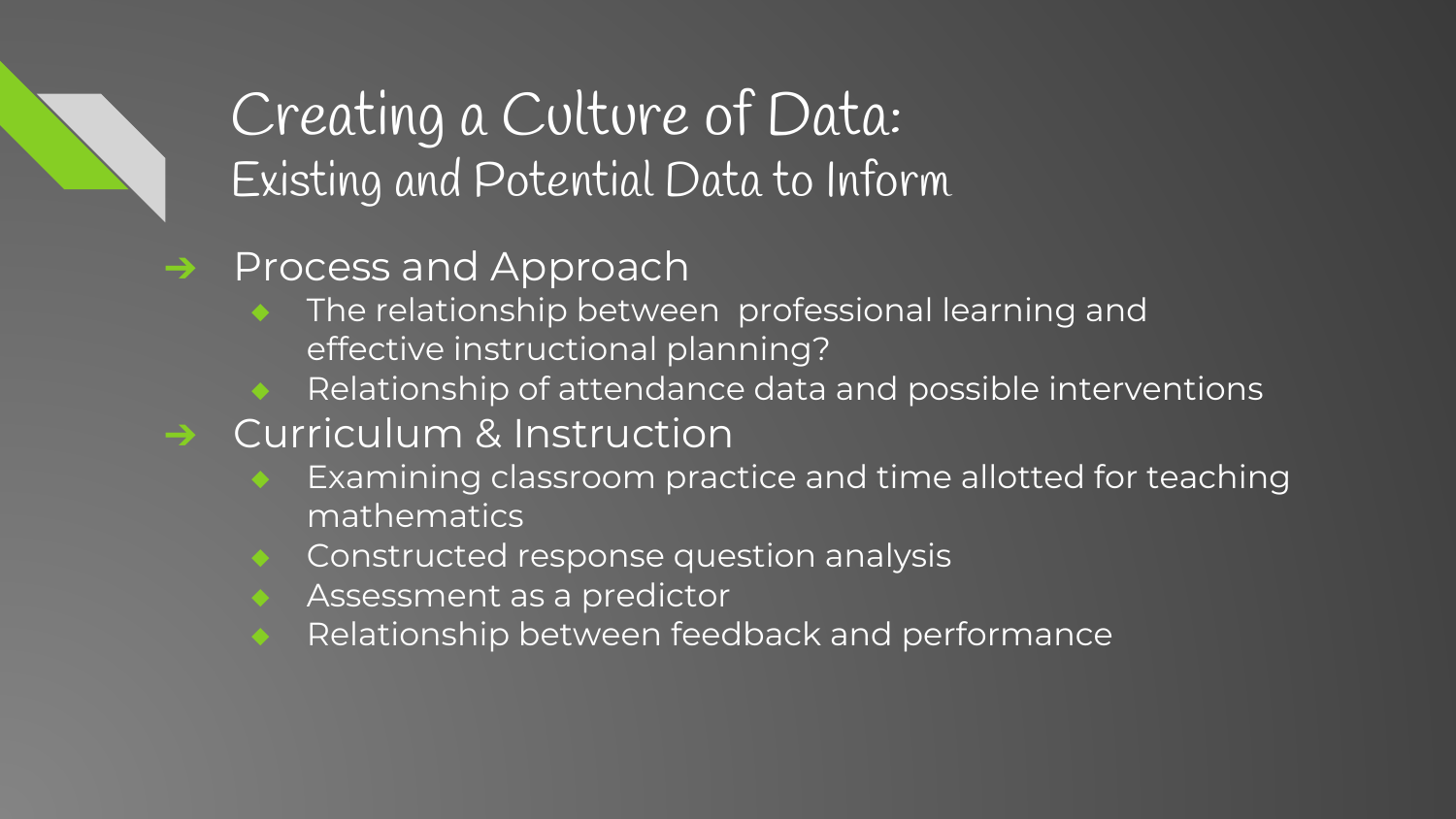#### Our Goals For Assessment

Teachers:

- Instructional Design alignment of Stage 1 & Stage 2
- Evidence based decision-making
- Students:
	- Broad Range of opportunities to demonstrate learning
	- Ownership of their key role in their own assessment
	- Development of capstone projects